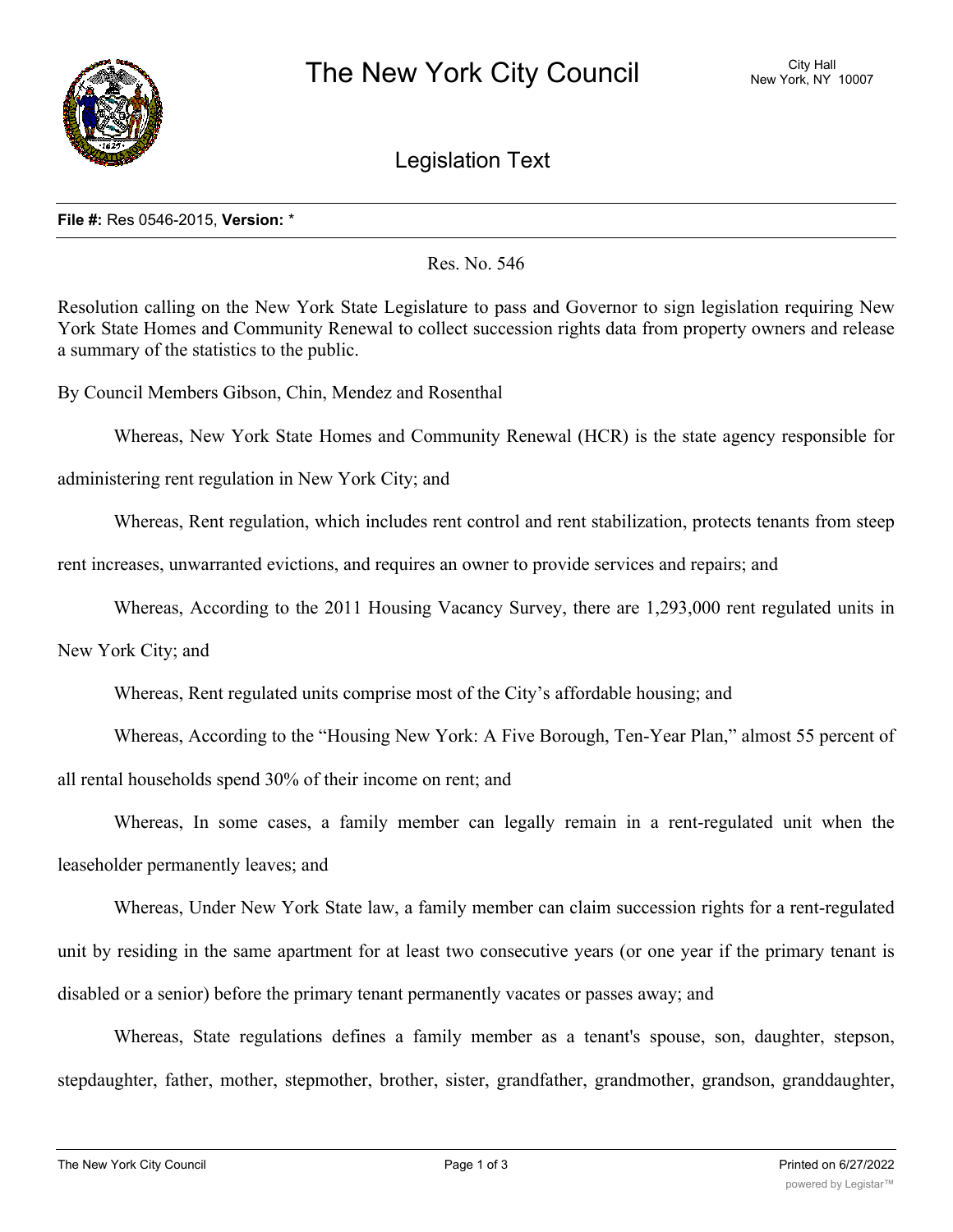## **File #:** Res 0546-2015, **Version:** \*

father-in-law, mother-in-law, son-in-law, or daughter-in-law; and

Whereas, A person who is residing with the tenant of record may qualify for succession rights as a nontraditional family member by demonstrating emotional, financial commitment and interdependence with the tenant of record, according to State regulations and

Whereas, Persons can claim succession rights by notifying the property owner, through a a letter or an HCR form, that the tenant of record is no longer residing in the apartment; and

Whereas, Claimants may keep a copy of the succession rights notice, but the property owner can challenge statements made on the notification; and

Whereas, A successor tenant maintains the same housing rights and privileges as the previous tenant; and

Whereas, HCR does not publish data on succession rights or other rent regulation policies, making it difficult to determine if the process is meeting the policy's goals; and

Whereas, To determine the volume and efficacy of succession rights applications, HCR will need to collect data from property owners on the number of tenants that requested succession rights, the number of requests that were accepted and denied, and the reason for such denials; and

Whereas, With this data, HCR can evaluate the current process to identify areas for improvement, identify appropriate measures to assess the program, obtain a baseline of the current operations, and monitor the effects of any changes to the program; and

Whereas, Publishing a quarterly report on this data can serve the public good and improve the administration of tenants requesting succession rights and other affordable housing programs; and

Whereas, HCR should make this information available to the public through HCR's website; and

Whereas, If such information was made available, the public could assess the process and outcomes of the policy and could help HCR prioritize its resources, review whether the process is serving the policy's goals, and make recommendations for new policies or processes to help New Yorkers who need affordable housing;